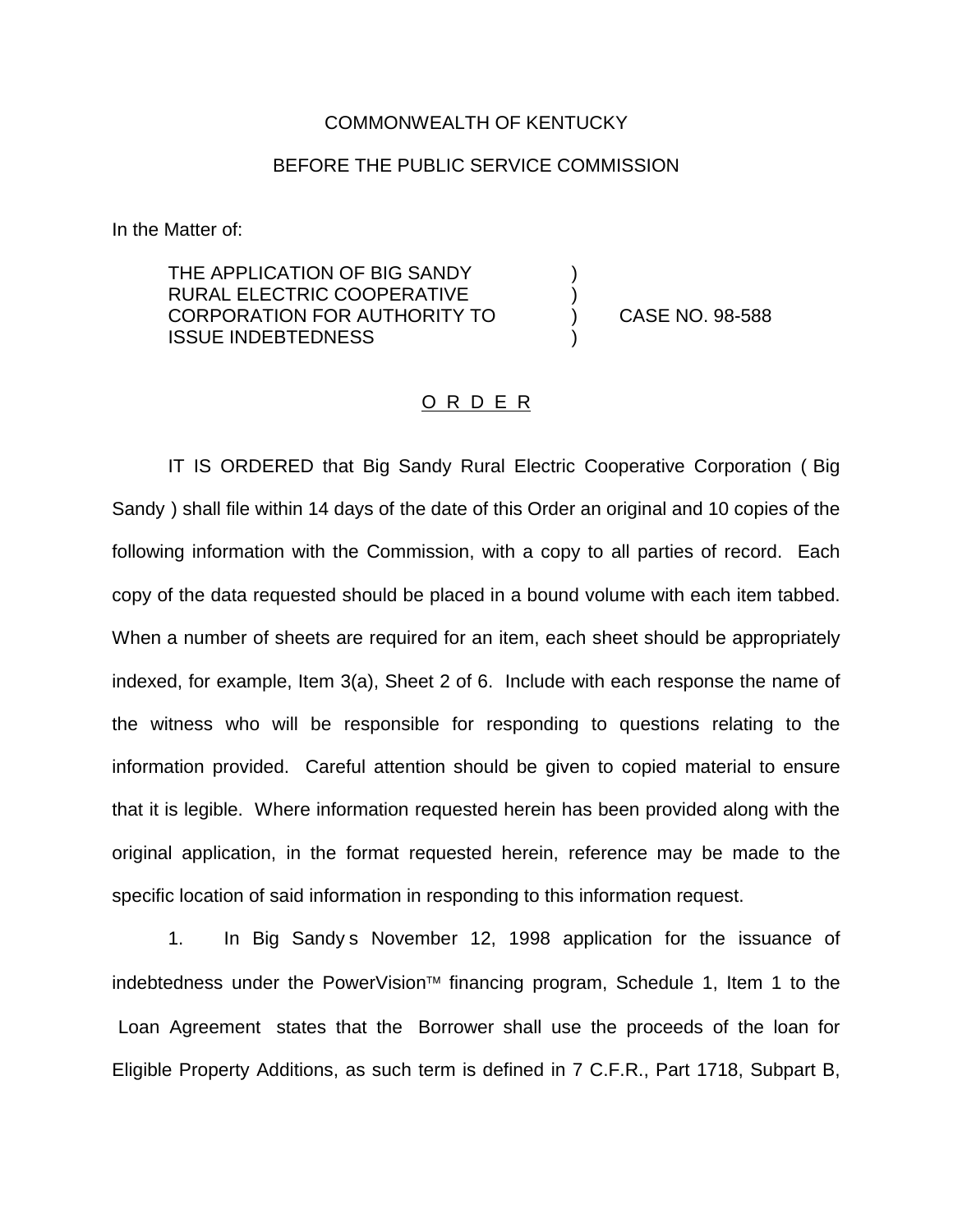Mortgage for Distribution Borrowers, as the same may be amended, superseded or restated from time to time. Refer to Big Sandy s Response to the Commission s Order of January 29, 1999, Item 4. In Big Sandy s original application the PowerVision<sup>™</sup> financing was proposed for use in funding of operational and other activities. Provide examples of operating expenditures, if any, in contrast to new construction, that are eligible property additions according to the USDA Rural Utilities Service ( RUS ) mortgage agreement.

2. Refer to Big Sandy s Response to the Commission s Order of January 29, 1999, Item 5(b). The RUS Restated Mortgage and Security Agreement from September 15, 1989 and the Supplement to Restated Mortgage and Security Agreement of May 21, 1993 define DSC and TIER, but not MDSC. Provide an explanation of the difference in the components of the numerator and denominator comprising the DSC and the MDSC calculations, especially since the MDSC ratio was included with the utility s 12-month income statement for the year ended October 31, 1998.

3. In your original application dated November 12, 1998, the PowerVision<sup>™</sup> Long-Term Loan Term Sheet requires that five credit standards be met to qualify for the shelf-loan. Refer to Big Sandy s Response to the Commission s Order of January 29, 1999, Item 5(c).

a. Provide detailed calculations of MDSC for the last two calendar years (1997 and 1998), as well as the average over the last two years. Reference the page and line items on the utility s RUS Form 7 filed with the Commission for both years

-2-